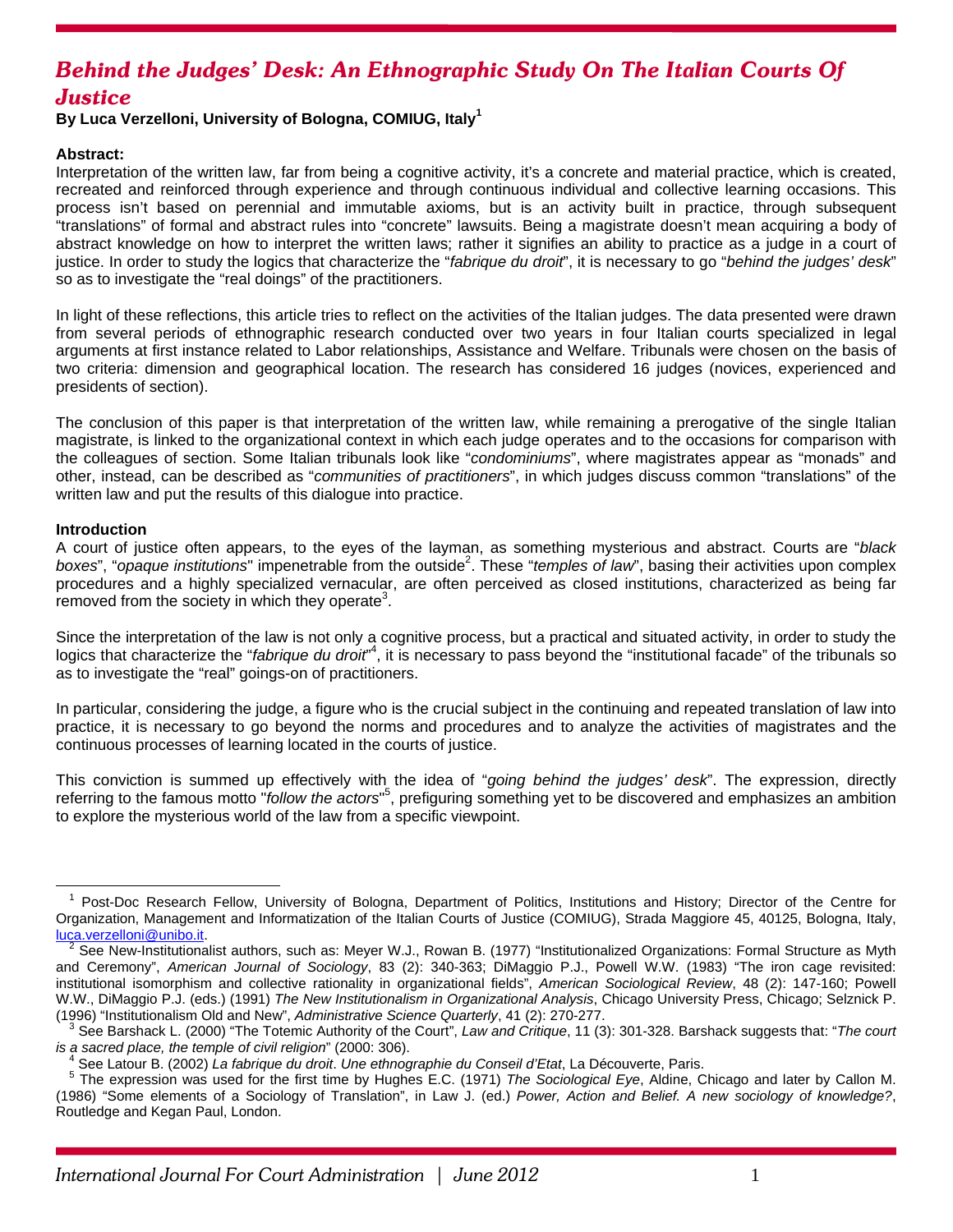#### **1. Interpretation of written laws as a "practice"**

In general terms, written laws are linguistic propositions that require interpretation. A judge, especially in the Civil Law system, is continually called upon to "translate" the text of these rules in decisions, which require expression of the law through the judge's interpretation. Interpretation is a complex and dialectical system based on reconstruction of facts, evaluation of arguments and recognition of fallacies<sup>6</sup>.

Written law, being general and abstract, is unable to regulate every possible empirical situation. The distance between written laws and "practice" does not allude to the presence of a dysfunction, but expresses exactly the "space" of interpretation open to a magistrate: in the Civil Law systems, judge is always obliged to make a decision, even in cases of obscurity, ambiguity, vagueness, imprecision, incompleteness and antinomy of the rules<sup>7</sup>. For this reason, each legal operator performs, by necessity, an interpretative activity.

Every judge, far from being a "*mere mouth of law*<sup>8</sup>, through her/his interpretation of the formal norms, contributes to the continuing realization of the "*living law*". Law is not a static entity; on the contrary, it continuously evolves over time, concomitantly to the transformations of society. Each legal system is built on a dialectical relationship between "*positive*  law" and "living law"<sup>9</sup>.

The "translation" of the written law in practice characterizes the activity of each judge. The legal world is founded on a continuous and repeated transposition of formal norms enmeshed in legal proceedings. A judge, during his/her daily activities in a court of law, contextually works on two levels: "merit" and "method"<sup>10</sup>.

Every magistrate operates on the level of "merit" when constructing the legal resolution of a lawsuit on the basis of her/his interpretation of the law. Decisions on "merit" are built during the various stages of the proceedings and are expressed through motivated sentencing and other forms of verdict that are produced by the magistrate – as 'operative parts of the judgment<sup>11</sup>, 'statements of reasons'<sup>12</sup>, 'contextual decisions'<sup>13</sup>, ordinances or decrees<sup>14</sup>. This dimension is strictly related to the substance of legal issues. The job of a magistrate is largely based on his/her technical skill of judging the "merit" of the lawsuits presented to the court by the lawyers.

Besides "merit", there is the dimension of "method": the two variables are intrinsically linked. The "method" represents the set of activities that allow the judge to reach a moment of decision on a lawsuit. The sphere of "method" is related to the procedural dimension, which includes all issues inextricably connected to the legal route that defines a proceeding. The word "method" derives etymologically from Latin (*mèthodus*) and Greek (*methòdos*) and refers to a way, or manner, to conduct an investigation. Sentencing and other forms for concluding a lawsuit are only the final acts of an elongated and complex process, constituted by a sequence of procedural steps, tasks and deadlines. A judgment is directly connected to the "method" in which it is constructed. Each judge determines the temporal development of the proceedings. The sphere of "method" is strictly tied to the organization of work of the single magistrate and of the court.

This article assumes that interpretation of the law, expressed in the "merit" and "method" derived decisions of the judges, far from being a mere cognitive activity, is something socially constructed, concrete and material, which is created, recreated and reinforced through experience and continuous individual and collective learning. The role of the magistrate

6 As defined by Tarello G. (1974) *Diritto, enunciati, usi. Studi di teoria e metateoria del diritto*, Il Mulino, Bologna. The literature on interpretive process of judges is immense. See also, for example: Bruncken E. (1915) "Interpretation of the Written Law", *Yale Law Journal*, 25: 129-140; Friedman L.M. (1964) "Law, Rules, and the Interpretation of Written Documents", *Northwestern University Law Review*, 59: 751-780; Dworkin R. (1982) "Law as interpretation", *Critical Inquiry*, 9 (1): 179-200; Stein P.G (1985) "Judge and Jurist in the Civil Law: A Historical Interpretation", *Louisiana Law Review*, 46: 241-257; Fiss O.M. (1982) "Objectivity and interpretation", *Stanford Law Review, 34 (4): 739-763.* 

As explained very well in Marinelli V. (2008) *Studi sul diritto vivente*, Jovene, Napoli. See also: Calamandrei P. (1935) *Elogio dei giudici scritto da un avvocato*, Le Monnier, Firenze. 8

<sup>&</sup>lt;sup>8</sup> See Kelsen H. (1934) *Reine Rechtslehre. Einleitung in die rechtswissenschaftliche Problematik*, Deuticke Verlag, Wien; Bobbio N. (1979) *Il positivismo giuridico*, Giappichelli, Torino; Cappelletti M. (1984) *Giudici legislatori?*, Giuffrè, Milano. 9

This distinction is very often used by same practitioners. See Verzelloni L. (2009) Dietro alla cattedra del giudice. Pratiche, prassi e<br>occasioni di apprendimento, Pendragon, Bologna.

<sup>&</sup>lt;sup>11</sup> In Italian "*dispositivi*": the operative parts of the sentences.<br><sup>12</sup> In Italian "*motivazioni*": the decisions of fact and law of the judges.<br><sup>13</sup> In Italian "*decisioni contestuali*". Art. 281 sexies c.c.p. and the *Introduction*, Stanford University Press, Stanford; Di Federico G., Guarnieri C. (1988) *The Courts in Italy*, in Waltman J.L, Holland M. (eds.) *The Political Role of Law Courts in Modern Democracies*, Macmillan Press, London; Di Federico G., Pederzoli P. (2000), *The Italian Judicial System*, in Storme M., Hertecant L. (eds.) *De Magistratenschool*, Antwerpen, Kluwer.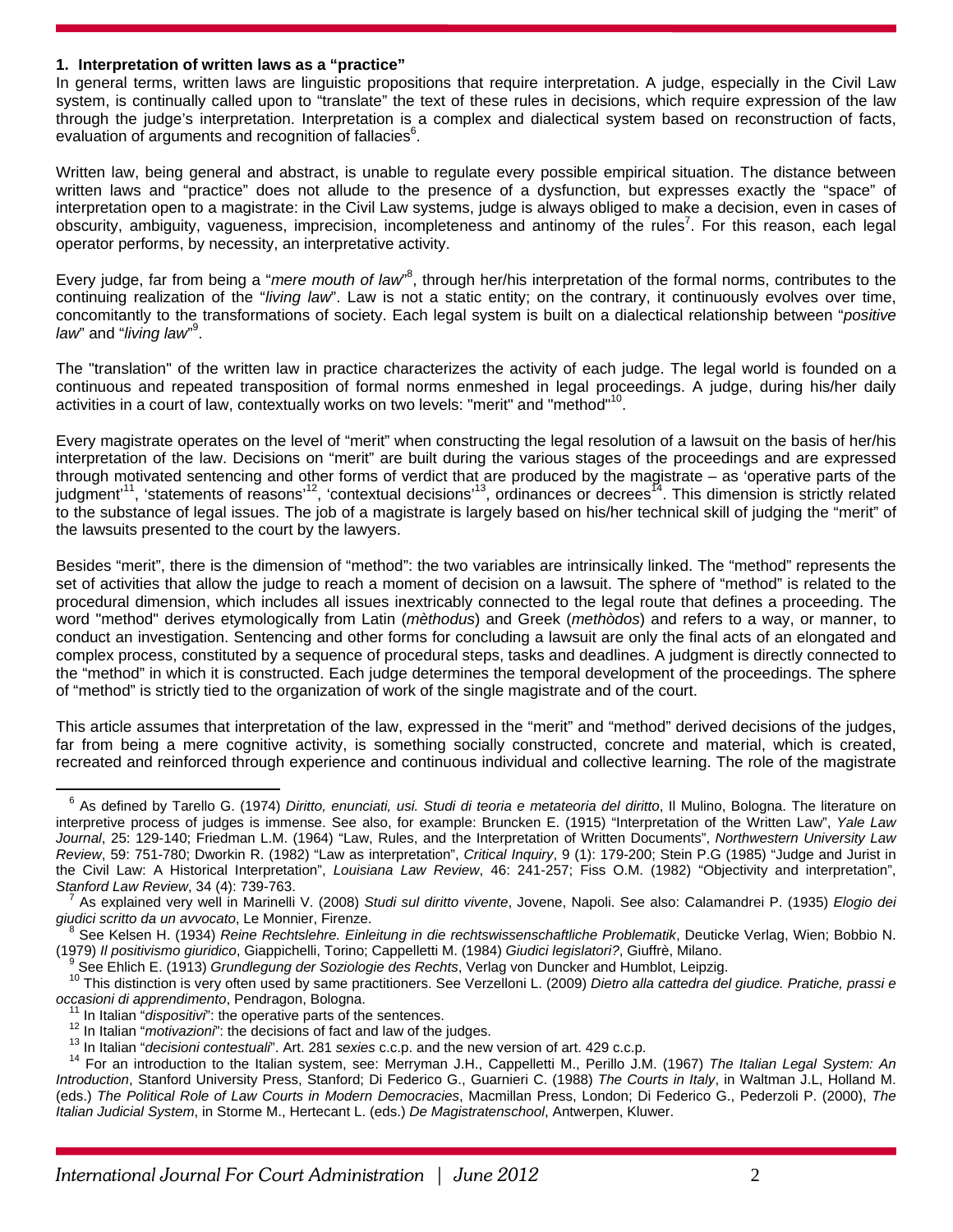is not restricted to the passive acquisition of a body of abstract knowledge on interpretation; rather, the magistrate signifies the dual nature of a dialectical relationship that exists between written law and interpreter practicing in a court of justice. "*Knowing-in-practice*", every magistrate builds her/his own peculiar "*competence-to-act*" in context15.

#### **2. Aims and methodology of the research**

In light of the debate on *Practice-Based Studies* (PBS)<sup>16</sup>, derived from data collected during ethnographic research conducted over two years, this article aspires to paint a vivid picture on the activities of Italian judges.

The data presented in this article was drawn from several different periods of ethnographic research in four Italian courts, respectively identified with the pseudonyms of *Alpha*, *Beta*, *Gamma* and *Delta*. Courts were chosen on the basis of two criteria: dimension and geographical location. Furthermore, all courts utilized as sites of research for this study are specialized in the treatment of legal arguments at first instance related to Labor relationships, Assistance and Welfare<sup>17</sup> This study includes analysis of 16 judges: 6 in the Alpha court, 2 in Beta, 3 in Gamma and 5 in Delta. These judges, all identified by color derived pseudonyms, were chosen on the basis of their experience in Labor procedure. The analysis has contextually considered judges with less than 2 years of experience (here defined as 'novices'), experienced and Presidents of section<sup>18</sup>.

Research methodology can be broken into three parts: participant observation, in-depth interviews and document analysis. During the period of participant observation, this research focused on judges and their activities and considered every formal and informal meeting between magistrates. Analysis of the data refers mainly to the dimension of "method", that is, to the texture of practices used by judges to temporally manage judicial proceedings<sup>1</sup>

# **3. Practicing in the Alpha Court<sup>20</sup>**

**Context.** Alpha court is located in a city in central Italy; this city is the capital of the province and region. The tribunal can be considered as medium-large. Six judges operate within the Labor section, including the President (known from here on in as 'Black'). Judges are predominantly male: there is only one female ('Green'). Most of the judges have several years of experience, only two magistrates have less than two years experience dealing with Labor cases ('Yellow and' 'Black'<sup>21</sup>). This research examined the activities of all the magistrates of the section: 'Blue'<sup>22</sup>, 'Red', 'Green', 'Yellow', 'Black' and 'Cyan'23.

*Length of proceedings and adjournments.* Although written law has established a Labour process founded on orality, concentration of hearings and the immediate decisions of judges<sup>24</sup>, magistrates of Alpha Court very often adjourn the hearings. This choice affects the duration of proceedings. No judge directly proposes to make the 'final discussion'<sup>25</sup> between the parties. Each magistrate prefers to adjourn their decision until a subsequent hearing, in order to prepare and ponder his/her judgment. Green delays her procedural duties over time. These adjournments are the expression of a precise choice of the magistrate: this does not tend to change the activities of the hearing a great deal. Usually, Green adjourns the hearings for 7-8 months. Yellow and Black usually adjourn 'final discussions' for 6-8 months. Both Yellow

15 Gherardi has defined the concept of "*practice*" as: "*a mode, relatively stable in time and socially recognized, of ordering heterogeneous items into a coherent set*" (2006: 34). This "label" is a particularly effective "narrative expedient" to symbolize materiality, fabrication, manual skill, movement, competence. See Gherardi S. (2000) "Practice-based theorizing on learning and knowing in organizations: an introduction", *Organization*, 7 (2): 211-223; Orlikowski W.J. (2002) "Knowing in practice: enacting a collective capability in distributed organizing", *Organization Science*, 13 (3): 249-273; Gherardi S. (2006) *Organizational knowledge: the texture of* 

<sup>&</sup>lt;sup>16</sup> For a review on the *Practice-Based Studies*, see: Nicolini D., Gherardi S., Yanow D. (eds.) (2003) *Knowing in Organizations: a Practice-based approach*, Sharpe, Armonk; Corradi G., Gherardi S., Verzelloni L. (2010) "Through the practice lens: where is the bandwagon of practice-based studies heading?", *Management Learning*, 41 (3): 265-283.<br><sup>17</sup> In these trials judges work alone, not in a collegial board. Rules of Code of Civil Procedure (henceforth c.c.p.) that define the

functioning of the rite of Labour have changed with the introduction of Law 533/1973. This particular procedure is defined by 39 articles

<sup>(409-447): 30</sup> reserved to first instance and 9 to appeal.<br><sup>18</sup> Competencies of Presidents of section are defined by art. 47 *quarter* of the Italian Judicial Order, Royal Decree 12/1941. However,

there aren't specific training programs dedicated to the Presidents of Sections.<br><sup>19</sup> This choice was made to focus on the organization of work of the single magistrate and of the court.<br><sup>20</sup> Research experience in Alpha c actions in context. A qualitative shadowing method for organizational research", *Qualitative Research*, 5 (4): 455-473; Czarniawska B. (2007) Shadowing and other techniques for doing fieldwork in modern societies, Copenhagen Business School Press, Copenhagen.<br><sup>23</sup> Cyan refused to be studied during his hearings.<br><sup>24</sup> Art. 420 c.c.p.<br><sup>25</sup> The last hearing,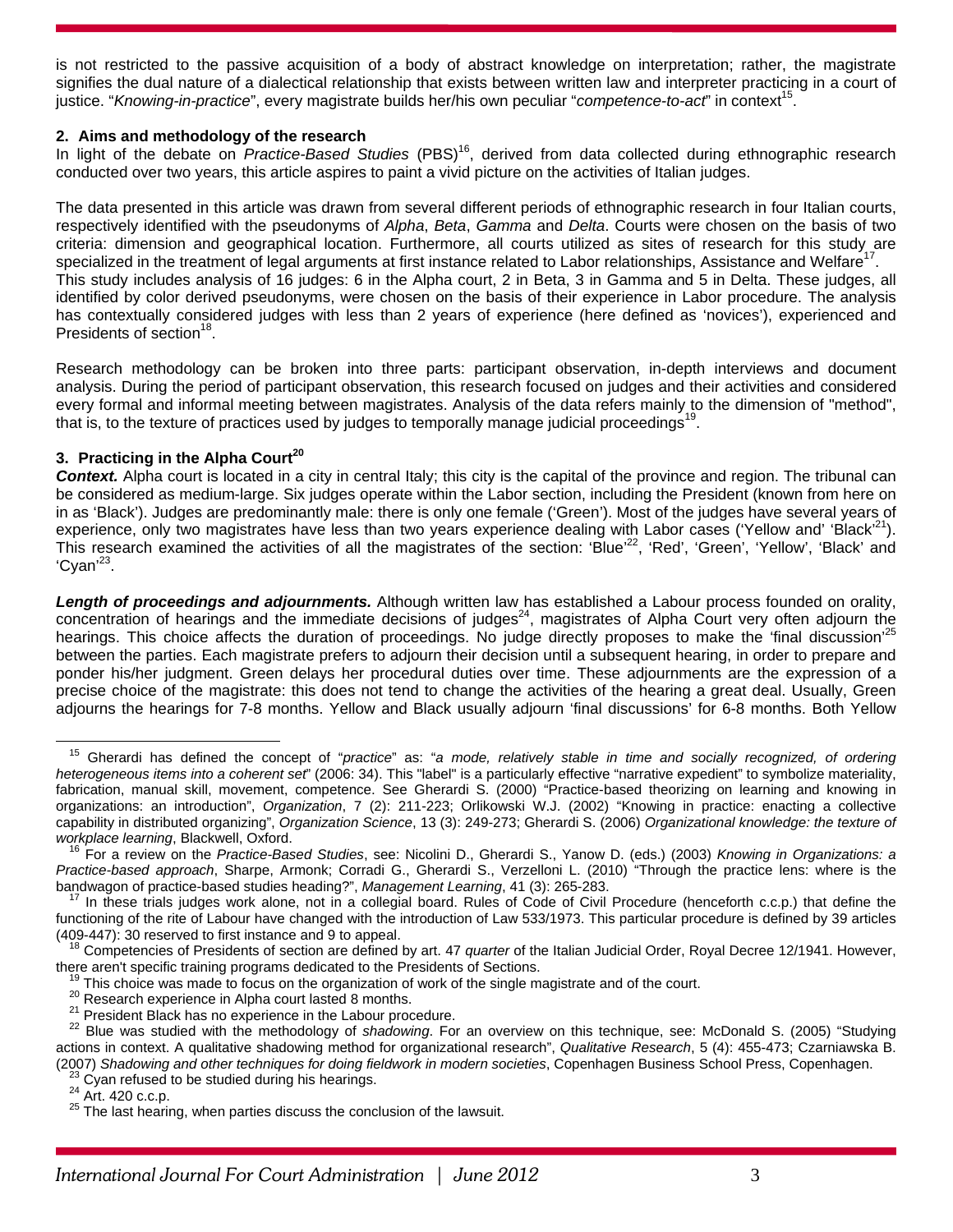and Black judges, when deciding on adjournments, do not take into account the total duration of proceedings (due to lack of experience). Blue and Red, on the other hand, allow a limited time for their hearings. A 'final discussion' is usually adjourned for a minimum of 2 to a maximum of 6 months. Judges of Alpha section are generally averse to providing adjournments at the request of parties. Only Black is far less rigid in these concessions. Unlike other courts, all judges in Alpha court often admit the assistance of technical advisers (c.t.u.), especially on medical-related legal questions<sup>26</sup>.

*Timing of hearings.* Judges of the sections organize their hearings in different ways. Some judges, such as Red and Black, group all cases that require the same task into one day: 'first hearings', then evidence or 'final discussions'. Conversely, other judges will mix the different proceedings. Red always calls for 2-3 days of hearing and, wanting to concentrate all the 'first hearings' in a single day, is often unable to devote much time to reconciliation attempts<sup>27</sup>. Black dedicates 3 days to the hearings. The President divides the 'first hearings' into blocks of 15-30 minutes, depending on the complexity of the case. Green organizes 2-4 days of hearings a week. As with her colleagues, Green does not have fixed days for hearings. Usually the magistrate sets her hearings on subsequent days. Yellow allocates only 1-2 days a week to the hearings. The mornings of a judge are therefore very busy in terms of the procedural tasks that need to be completed. On many occasions, the hearings overlap and space for oral exposition is limited. Blue, as with Yellow and Green, mixes the different procedural tasks. Blue organizes 3 days of hearing, and articulates his working day on the basis of time required to analyse the evidence.

**Organizing hearings.** During the 'first hearings', all judges of Alpha section attempt a reconciliatory solution<sup>28</sup>. These procedures are, however, very hasty and rarely lead to effective results<sup>29</sup>. As with the reconciliation, even the free interrogation of parties often appears as a mere procedural formality. In most cases, the judges simply ask the parties if they have read and if they confirm the acts of proceedings. Evidence is handled in different ways. Red and Yellow, compared to their colleagues, dedicate less time to the investigative hearings. The two judges, during the investigative procedures, always follow the requests made into processual acts by the lawyers. Space for oral expression is generally limited. Alpha's judges provide relatively little time for 'final discussions'. In the hearings of Yellow in particular, oral expression is practically nonexistent. The writing of judgments is an activity that differs significantly between the judges of each section. In general terms, Red and Blue pronounce their decisions in public during the hearings. The others, in each section. In general terms, rice and Like pronounce their accretion in the contrary eposit the 'operative parts of judgments' directly in chancellery. Green and Black, in particular, write their decisions in the afternoons of the days of hearing. It is rare that any of the judges respect the deadline for the deposit of 'statements of reasons<sup>31</sup>.

*Occasions of comparison among judges.* Within the Alpha section, "formal" opportunities of comparison between the judges are entirely absent. Although a written law requires it, the President of the section (Black) doesn't encourage "*the exchange of information within the section*" 32. Black operates only as a "simple" judge and does not promote occasions for discussion between magistrates. The rare occasions of comparison among judges are mostly informal. Sometimes the magistrates encounter each other in front of the court coffee machine. However, judges never speak about merit or method's issues, instead focusing discussions on the facts of the lawsuits<sup>33</sup>. Alpha's judges are not aware of the operating procedures of their colleagues. No magistrate is aware, for example, of the length of adjournments dictated by the other judges, or of their methods for managing the 'first hearings'. Even if they work close to each other on a regular basis, the magistrates ignore the way their colleagues interpret the same normative dispositions and think that they are working in the same manner.

# **4. Practicing in the Beta Court**<sup>34</sup>

*Context.* Beta court is also in a central city of Italy. The tribunal could be defined as medium-small. The Labour section is composed of only two judges: a male ('White') and a female ('Violet'), both of whom have several years experience. Due to its limited size, this section does not have a President. This research has analyzed both the magistrates.

*Length of proceedings and adjournments.* Judge White subdivides his hearings over an extended period of time and adjourns the 'final discussions' to 15 months away. These delays are an expression of a specific choice: this judge, in fact,

<sup>&</sup>lt;sup>26</sup> Art. 424 c.c.p.<br><sup>27</sup> Reconciliation attempts represent one of the "fulcrums" of Labour procedure, as defined by art. 420 of Italian Code of Civil<br>Procedure.

<sup>&</sup>lt;sup>28</sup> Art. 420 c.c.p.<br>
<sup>29</sup> Italian judges aren't required to attend a training on reconciliation techniques.<br>
<sup>30</sup> Art. 429 c.c.p.<br>
<sup>31</sup> 60 days: Law 133/2008.<br>
<sup>32</sup> Art. 47 *quarter* of the Italian Judicial Order, Royal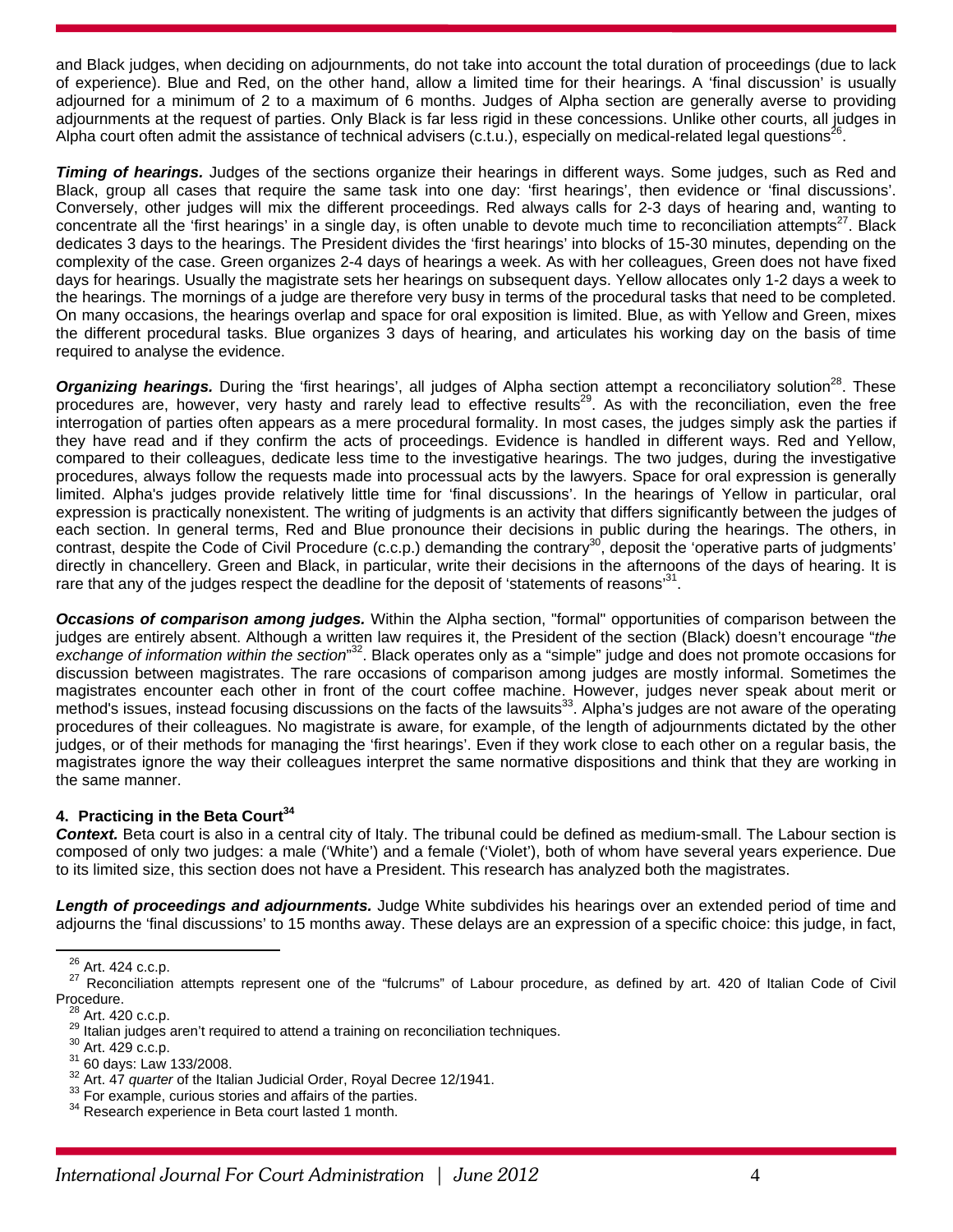always makes a distinction between urgent<sup>35</sup> and non-urgent lawsuits. Unlike White, Violet's hearing adjournments are less extensive. This magistrate fixes her 'final discussions' for 2-4 months in the future. Violet, in contrast to White and the judges of Alpha section, as defined by art. 420 c.c.p., often invites the lawyers to enter into an immediate debate, without setting a new hearing. Judges of Beta section generally grant only a few adjournments if requested by the parties, and evaluate the real effectiveness of these delays. Both judges White and Violet give priority to urgent procedures, at the cost of having to deal with them in the late afternoon of hearing days.

*Timing of hearings.* Magistrates of Beta section adopt different criteria to manage their procedural tasks. Every week, White plans 2-3 days of hearings and divides up the different types of duties required for each area: 'first hearings', presentation of evidence and 'final discussions'. Adjournments during the days of hearing are very tightly scheduled and sometimes the legal processes overlap each other. Violet, unlike her colleague, schedules for only 1-2 days of hearings and mixes the different types of litigations.

*Organizing hearings.* In contradistinction to the judges of Alpha court, magistrates in Beta court dedicate a great deal of time to reconciliations. Both judges try to produce a genuine encounter between the processual parties and study the files in detail. Besides reconciliations, judges always allow for the free interrogation of parties. Furthermore, unlike colleagues of the Alpha court, magistrates take time to thoroughly interrogate the parties. In general terms, judges of Beta section devote ample space to oral debate. Neither judge fix time limits to the lawyers' speeches, which can often last for a long time. White, in particular, considers orality as the real basis of his work. Judges always pronounce their decisions during the hearings. White writes his 'operative parts of judgments' after each debate. Violet, on the other hand composes her judgments at the end of the morning of hearing days. Neither judge is inclined to respect the deadline for filing sentences. Violet and White produce their 'statements of reasons' within 65-70 days. Judges justify their non-compliance with the term emphasizing the attention devoted to orality. The two judges often use the tool of 'contextual decisions', especially when deciding on simple cases or lawsuits on Assistance and Welfare.

*Occasions of comparison among judges.* Judges of Beta court, despite the limited size of the office, regularly discuss together the possible interpretations of "merit" and "method". The climate between judges is based on collaboration and dialectics. Although "formal" occasions of comparison do not exist, in the absence of a section President, judges meet each other informally in the breaks between hearings and in the weekly meetings. Empirical evidence shows that White and Violet, despite not operating in exactly the same way, translate into practice on a daily basis and in a similar manner, a plurality of written rules.

# **5. Practicing in the Gamma Court<sup>36</sup>**

*Context.* Gamma is a court in a southern city of Italy, located in the capital of the province. The size of the judicial office is medium-large. Six judges operate in the Labour section, including a President. At the time of research, the office had four vacant positions. These vacancies had a direct impact on the duration of judicial proceedings. This research investigated three judges of Gamma section, all females: 'Magenta', 'Coral' and 'Purple'. Coral and Magenta have several years of experience, Purple is a novice.

*Length of proceedings and adjournments.* Procedural timings in Gamma appear somewhat chaotic. Judges, under pressure to complete a huge number of files, extend the time required for such procedural tasks for as long as possible. In this section, adjournments, far from being "residual" mechanisms, appear as "tools" for delaying the decisions. Judicial trials by Coral last on average 5 years. Usually the magistrate defers her 'first hearings' for 24 months. 'Final discussions' are adjourned for 34 months. As with her colleague, the scheduling of the proceedings of Magenta is greatly extended: typically Magenta adjourns her hearings to 23-24 months away. Furthermore, when required, urgent cases are delayed for at least 8-9 months. In contrast, the timing of Purple, a judge relatively new to the section, is influenced by adjournments decided on by her predecessor. Purple is not yet able to define her delays, and are adjourns all hearings for at least 15-17 months. In this court, magistrates readily grant adjournments requested by the parties. These continuous delays inevitably expand exponentially the length of proceedings. All judges, despite expressly forbidden by the Code of Civil Procedure $37$ , very often concede adjournments for reconciliation attempts or for the lack of documents and postal notifications.

**Timing of hearings.** In the Gamma tribunal each day of hearing consists of a variety of proceedings. On average, each day, the magistrates of the section deal with 40-50 cases. Hearings are often very chaotic. Coral, Magenta and Purple fix their hearings only in the morning and never after 13:30-14:00. The three magistrates always make two days of hearings

<sup>&</sup>lt;sup>35</sup> As, for example, cases of dismissal or accident at work.<br><sup>36</sup> Research experience in Gamma court lasted 2 weeks.<br><sup>37</sup> Art. 420 c.c.p.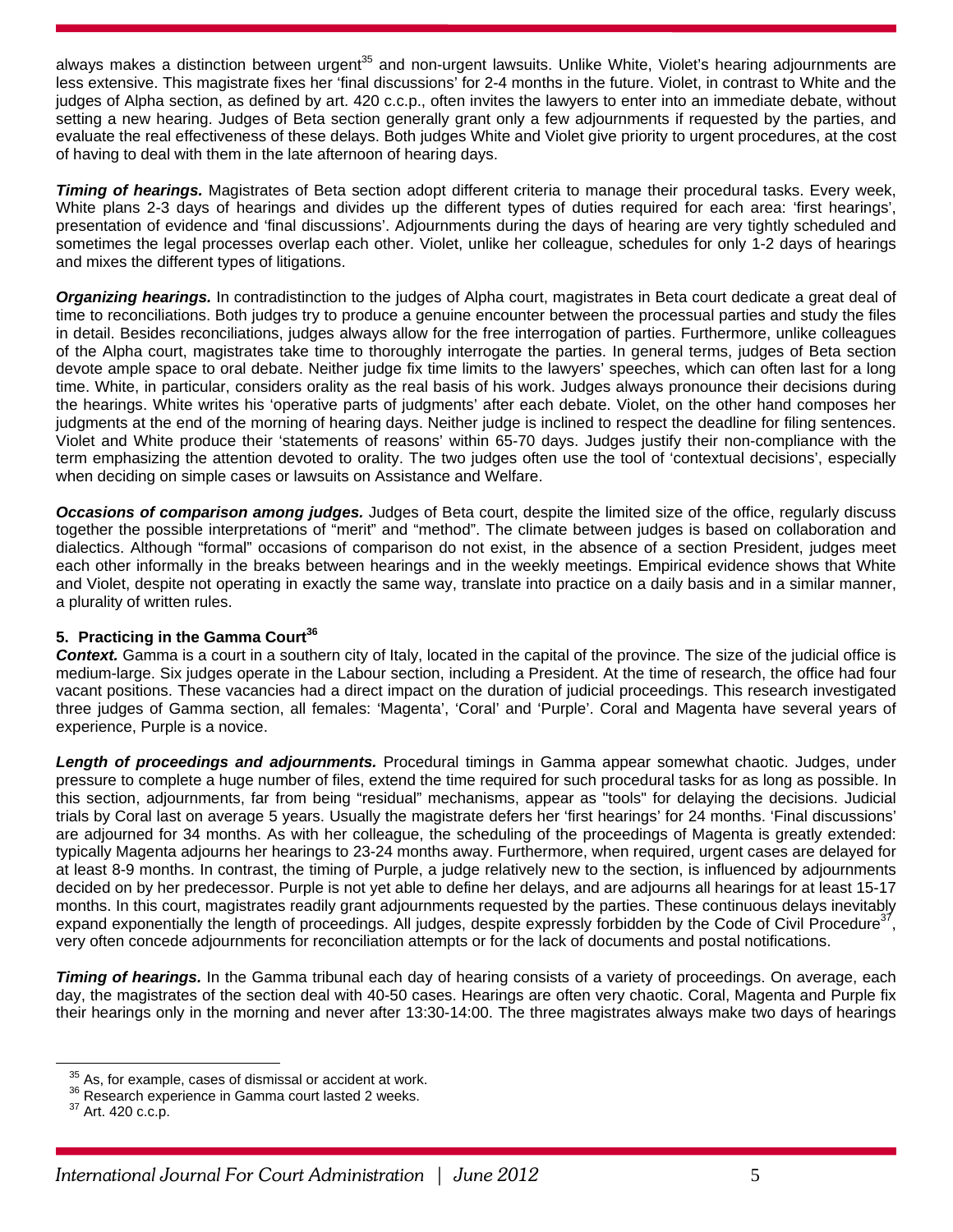a week and mix the different procedural tasks. Coral and Magenta, early in the morning, officiate 'first hearings' and 'final discussions' and, from 10:30, the evidence. Purple has not yet developed her time organization.

*Organizing hearings.* In Gamma section, attempts of reconciliation are rarely officiated. Although the Code requires participation at the hearings<sup>38</sup>, the parties rarely attend. Spaces for orality are almost nonexistent. In practice, every trial ends with the deposit of the written notes produced by lawyers. Sometimes the hearings seem like mere formalities which have to be completed quickly. In comparison to other judges included in this research, magistrates of the Gamma section study the files for less time. Frequently during the hearings, Coral, Magenta and Purple clearly demonstrate that they had not read the processual acts. For these judges, analysis of documents often occurred concurrently during the hearings. Coral, Magenta and Purple do not read their judgments in public. Usually magistrates write their decisions in the afternoon and directly deposit the 'operative parts of judgments' in the chancellery the next morning. Purple and Coral, on average, write their 'statements of reasons' in 18-20 days. Magenta, instead, deposits them within 60 days. The first two judges, upon quickly reaching a decision, usually conclude with fewer proceedings. Purple and Coral, in fact, do not wish to accumulate delays in the deposit of judgments. Purple, Coral and Magenta always produce extensive 'statements of reasons'. None of the three judges produce 'contextual decisions'. Coral and Purple go as far as to ignore the existence of this processual instrument altogether.

*Occasions of comparison among judges.* In the Gamma section occasions of comparison between the judges are totally absent both formally and informally. The President of the section is essentially a "normal" judge and does not support the exchange of knowledge. Magistrates work entirely alone, often on different days of the week, and do not know effectively how their colleagues operate. In most cases, relations between the judges of Gamma are limited to simple and brief greetings in the corridors of the tribunal. Gamma section, far from being an integrated organization, is a place where each judge works entirely independently.

## **6. Practicing in the Delta Court<sup>39</sup>**

*Context.* Delta is the tribunal of a large city in northern Italy. The court of justice is one of the largest in the country. 13 judges operate in the Labor section, including a President. This research has analyzed 5 magistrates: 'Turquoise' (male, expert), 'Grey' (male, expert), 'Pink' (female, novice), 'Orange' (female, expert) and 'Brown' (male, expert, President of section).

*Length of proceedings and adjournments.* All judges of the section confine their procedural tasks to a limited window of time. 'First hearings' are generally fixed within 2 months which decreases with urgent procedures. Evidence, including times when many witnesses are utilized, is always officiated within 1-2 months. 'Final discussions' are never adjourned beyond 30 days from the conclusion of the preparatory phase. These timings seem remarkable when compared to those practiced in the other courts analyzed in this research. While in Gamma section some trials are adjourned up to 34 months, in Delta section the judicial lawsuits are usually terminated in a few, concentrated hearings. Very often judges do not adjourn the final debates. All judges, in fact, after evidence, invite the parties to directly discuss the case. Unlike other magistrates, the judges of Delta are always ready to make a decision at any moment<sup>40</sup>. This ability is based on a very deep knowledge of the processual files.

*Timing of hearings.* Judges of the Delta court undertake many hearings. Orange and Turquoise attend to anywhere between 4-5 days of hearings, Pink usually limits her hearings to 3. The younger magistrate stretches out her hearings so as to ensure she will have more time to study the processual files. The President of the section (Brown) stands out among the judges for his ability to work at a pace absolutely out of the ordinary: Brown organizes 5-6 days of hearing a week; the President conducts his hearings on a case by case basis, tailoring proceedings to the needs of parties and lawyers. Several judges dedicate days of hearing to specific types of proceedings: 'first hearings', evidence, 'final discussions'. All magistrates separate the lawsuits of Assistance and Welfare.

*Organizing hearings.* Conciliations are one of the pillars of the Delta section. Often these procedures go on for several hours. A large number of lawsuits are resolved during the 'first hearings'. Judges always ensure time is set aside for free interrogations. All magistrates devote a portion of their work to this procedural task. Grey, in particular, considers this tool a cornerstone of his activities. The interrogations of Grey have been known to last for 2-3 hours. Oral debate is given particular importance in the hearings. Judges always grant an adequate amount of time to allow lawyers to explain their thesis. Often the 'final discussion' of a complex case can continue for up to 3 hours. No judge, despite the potential delays of subsequent hearings, ever interrupts the speeches. During hearings, magistrates frequently demonstrate an intimate

 $38$  Art. 415 c.c.p.<br> $39$  Research experience in Delta court lasted 1 week.<br><sup>40</sup> Only Violet (Beta), on occasion, does the same.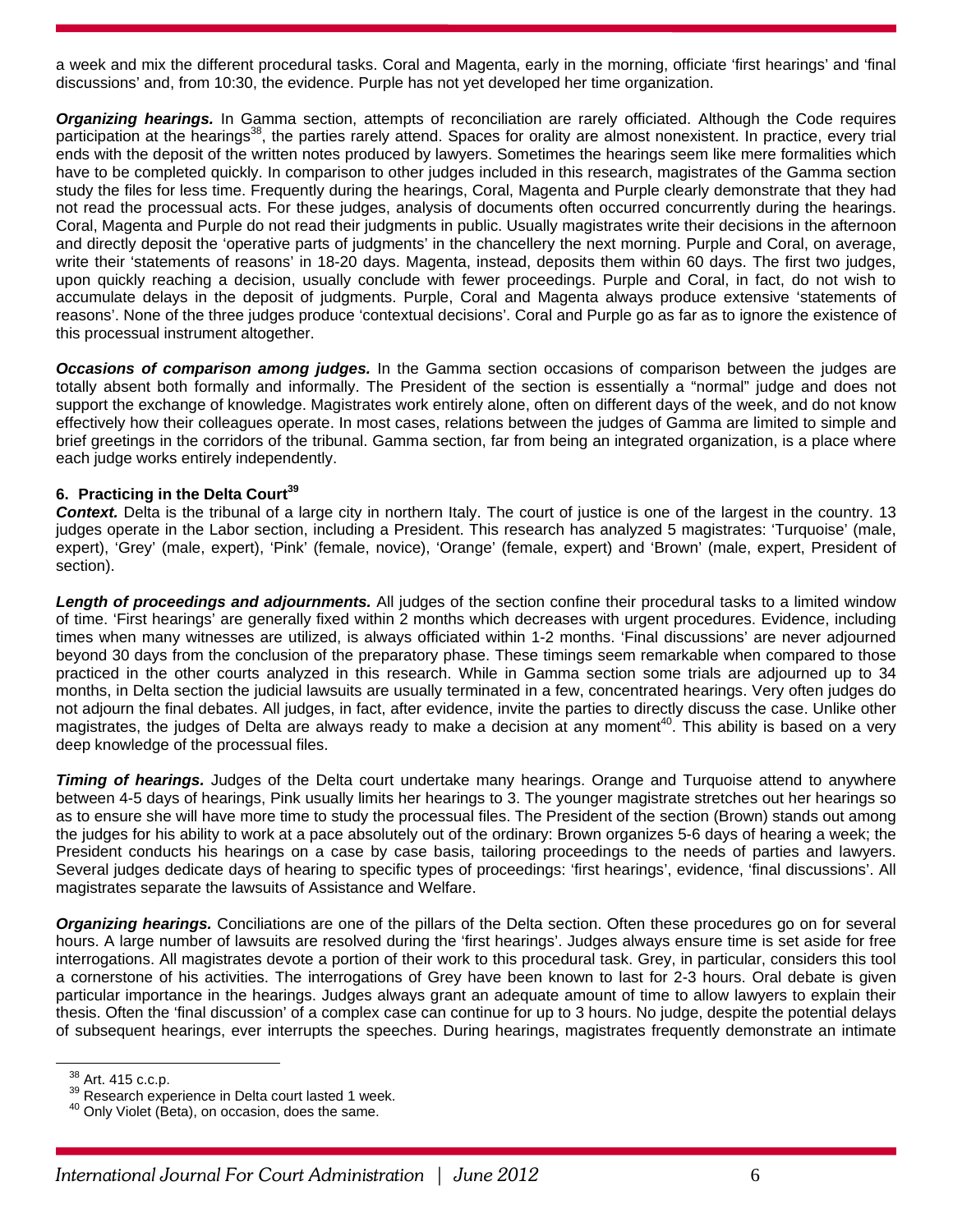knowledge of the files: all judges are always prepared to make their decisions. Every judge of the section reads in public his/her 'operative parts of judgments'. Only Pink, being as yet inexperienced, will on occasion, adjourns her decisions on the afternoons of the days of hearing. Magistrates organize their time in different ways in regards to writing their 'statements of reasons'. Pink and Grey usually deposit their sentences within 60 days. Turquoise, Orange and Brown always complete their 'decisions of fact and law' within 15-20 days. Judges of the section frequently make use 'contextual decisions'. In particular, this mechanism is used to define simple cases or consolidating matters related to interpretation.

*Occasions of comparison among judges.* On a daily basis, magistrates of Delta court meet with each other and discuss interpretative issues. Thanks largely to the President of the section (Brown), who is especially careful to promote dialogue between judges, there are a number of formal and informal opportunities for exchange between judges in the Delta section. Judges meet in corridors, have lunch together and communicate by phone several times a day. More experienced magistrates (such as Brown and Grey) are a constant source of reference for novices (such as Pink). Delta section is not merely a bureaucratic division, but appears as an integrated organizational unit, in which every magistrate, although independent in his/her decisions, is always connected to their colleagues operating in the same context.

## **Discussion**

As the arbiters of a unique procedural written law, certain and equal for all, the sixteen judges analyzed in this research put into practice the thirty articles of the Code of Civil Procedure (c.c.p.) governing the Italian Labor procedures at first instance<sup>41</sup> in often profoundly different ways. These behavioral differences, besides calling into question the principle that "*law is equal for all*" and representing an implicit criticism of Legal Positivism, highlight the eminently practical character of the interpretation of written law.

Interpretation of the law, far from being a cognitive activity, it is a concrete and material practice, which is created, recreated and reinforced through experience and through continuous individual and collective learning occasions. The interpretation of law is not based on perennial and immutable axioms, but is an activity built through practice, through subsequent "translations" of formal and abstract rules into "concrete" lawsuits. Being a magistrate does not mean acquiring a body of abstract knowledge on how to interpret the written laws; rather it signifies an ability to practice as a judge in a court of justice.

Every Italian judge, through decisions of "method", builds his/her personal organization of work on a daily basis. Applying her/his own specific, and often idiosyncratic, interpretation of the written law to the lawsuits, organizing hearings, delays and procedural tasks, each magistrate also defines her/his work activities and the development of proceedings. These decisions, as the examples below how, directly affect on the lawsuits: how much time to devote to oral debate<sup>42</sup>, to organize 1 or 6 days of hearings a week<sup>43</sup>, to deposit the 'statements of reasons' in 15 or 70 days<sup>44</sup>, to try or not the reconciliation attempts<sup>45</sup>, to fix 'final discussions' to 30 days or to 2, 7 or 34 months<sup>46</sup>. These examples radically change the duration and development of the judicial proceedings.

Interpretation of the written law, while remaining clearly a prerogative of the single Italian magistrate, is linked to the organizational context in which each judge operates and to the occasions for comparison with the colleagues of section. In some courts, such as Alpha and Gamma, judges appear as "monads", working in total independence, to the extent that they are not aware of how their colleagues are operating. These courts resemble "*condominiums*" 47, physical spaces, formally defined, where magistrates practice according to their own wishes and with little influence from other colleague. Judges of these courts are "*craftsmen*", who independently produce, experiment and translate into practice their interpretation of the law.

Judges in Beta and in particular Delta courts, on the other hand, interact with each other and give rise to occasions of individual and collective learning. In this context, knowledge that is derived from the interpretative activities of magistrates does not remain confined to the "flats" of the "condominium". It is not the personal heritage of individual judges, rather, knowledge is shared and potentially institutionalized among the various practitioners. Beyond differences of behaviour,

<sup>&</sup>lt;sup>41</sup> See note 17.<br><sup>42</sup> For example: Delta's judges vs. Alpha's judges.<br><sup>43</sup> For example: Yellow (Alpha) vs. Brown (Delta).<br><sup>43</sup> For example: Orange, Brown and Turquoise (Delta) vs. White (Beta).<br><sup>45</sup> For example: Delta's j *dei sistemi a legame debole*, Carocci, Roma.